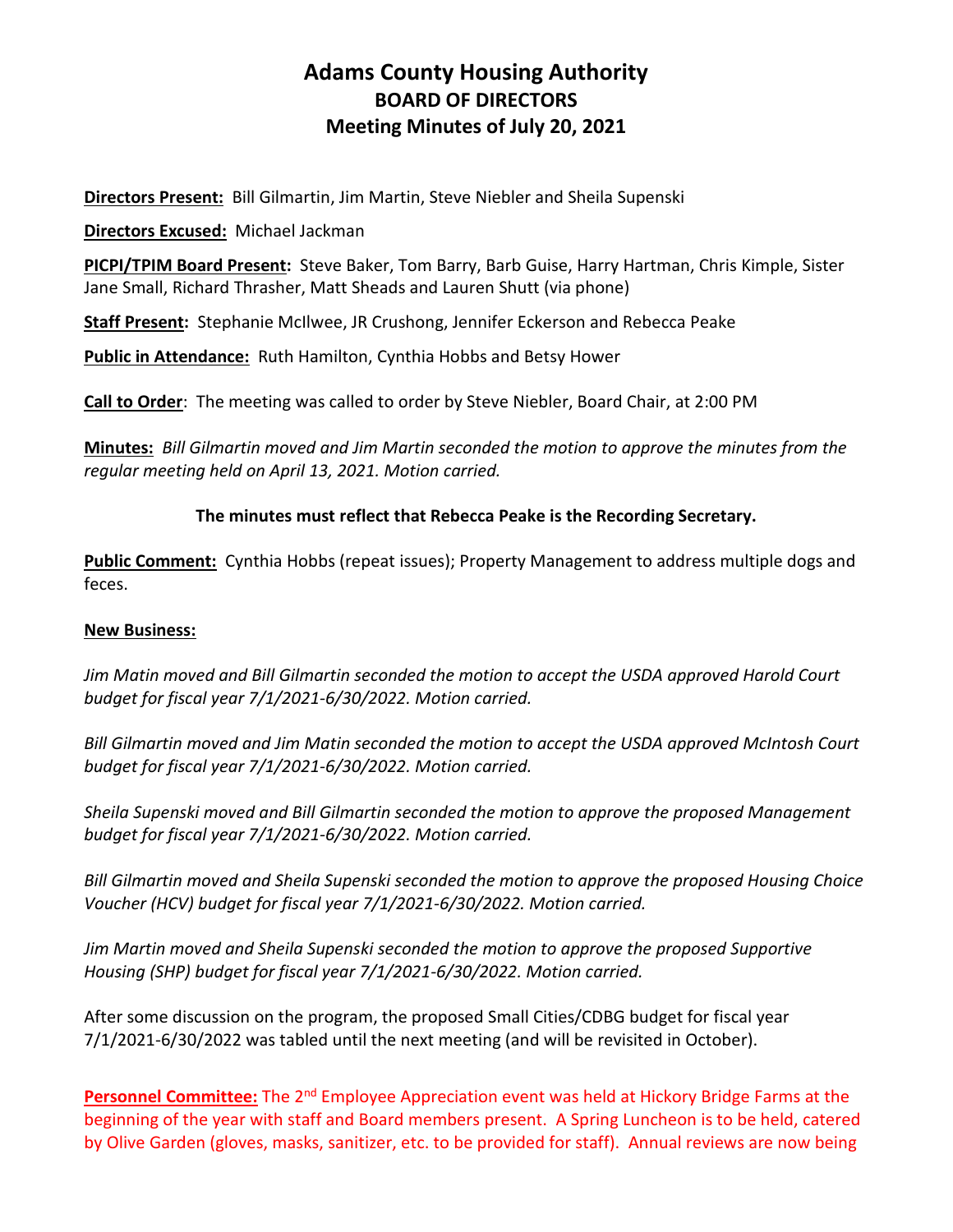conducted with reasonable increases approved. The committee was made aware of some personnel issues that involved Bernie Yannetti and he did a great job handling those issues.

**Business Operations Committee:** Bill Gilmartin reported that the Finance Committee met last week and reviewed the financials and that they look excellent.

**Grant Summary:** The part-time Housing Coordinator grant application due on 3/15, was submitted to the Adams County Community Foundation on 3/12. This position would assist the HCV department with lease up numbers, landlord recruiting and assist voucher holders navigating finding a unit.

**Loan Summary:** The original loan for repointing of the building was for was \$88,286.11; the current balance as of 6/30/2021 is \$45,418.74 (decreasing).

## **HCV (Housing Choice Voucher):**

- 100% through fiscal year with total expenses at 103% of budgeted amount
- Cash flow YTD is good at \$123,172
- 624 Available vouchers; 503 total vouchers (under contract)
- 27 on waiting list; 95 applicants currently being processed. 36 vouchers issued, but not yet leased
- 46 new admissions YTD
- HQS inspections completed (April-June)
- 27 FSS participants; 21 accounts with escrow balances (11 active)
- Pulling 40 applicants every two weeks. With increased HUD funding, we must be spending 95- 98% of the HAP funding; currently spending 85%

## **Harold Court:**

- 100% through fiscal year with total expenses at 89% of budgeted amount
- Cash flow YTD is \$38,362.
- 97% occupancy year to date; no vacancies
- 100 applicants on waiting list
- Maintenance costs are increased due to the purchase of 3 HVAC units and associated parts in September 2020, refrigerators and additional supplies during the pandemic.

## **McIntosh Court:**

- 100% through fiscal year with total expenses at 77% of budgeted amount;
- Cash flow YTD is \$27,225
- 86% occupancy year to date; no vacancies
- 26 applicants on waiting list; 7 2-bedrrom and 19 3-bedroom

## **Supportive Housing Program:**

- Was HUD Transitional Housing program; no more funding. This property is straight rental, with homeless requirement.
- 100% through fiscal year with total expenses at 109% of budgeted amount
- Cash flow YTD is \$8,700
- 87% occupancy year to date; no vacancies
- Operating costs (maintenance and utilities) are high (at 100%) due to cost of preparing two units for rent after turnovers